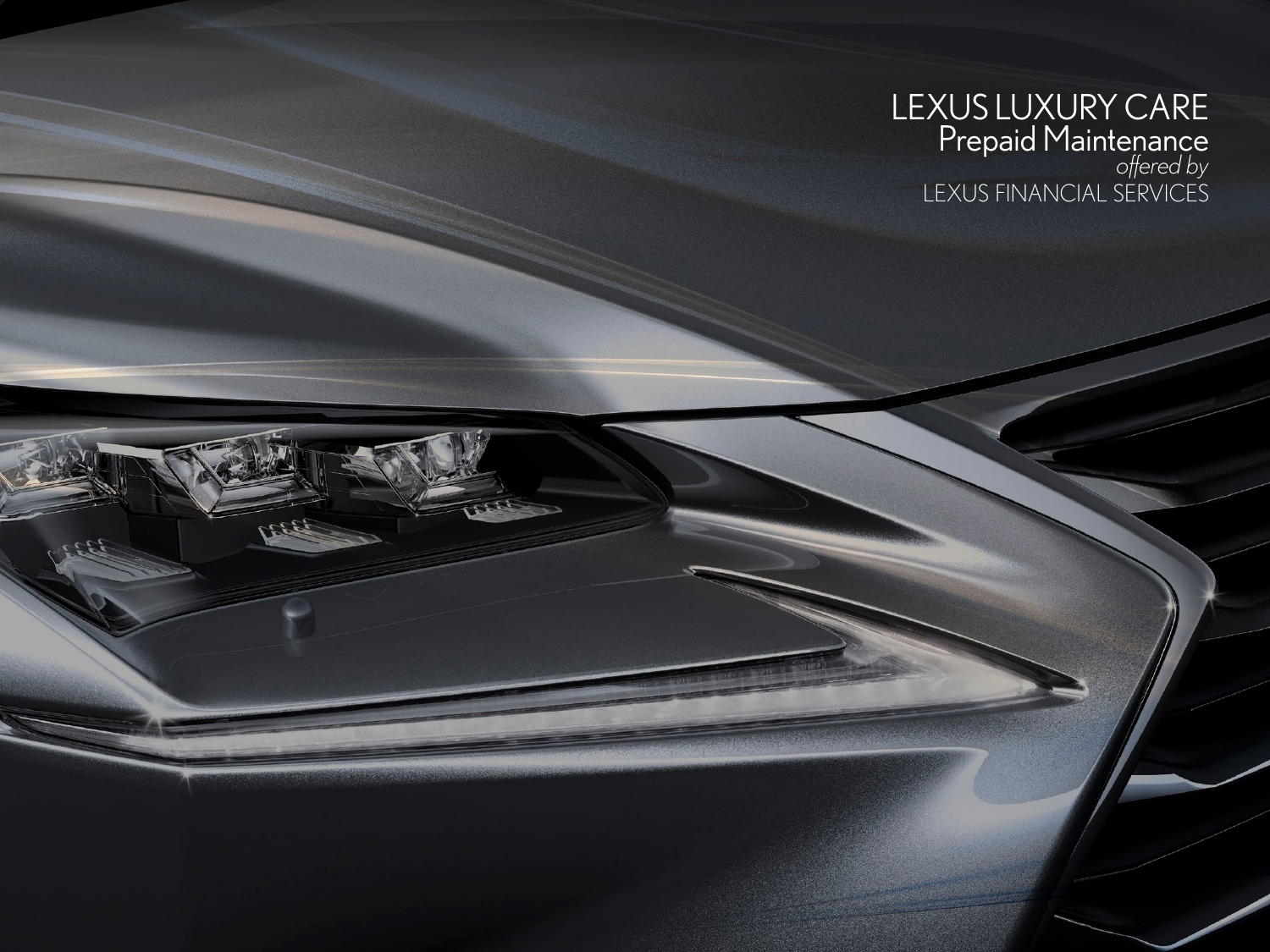# Lexus Luxury Care is service that fits your lifestyle.



Few things are as satisfying as being behind the wheel of a Lexus. Servicing your Lexus regularly is one of the best ways to keep it at peak performance.

With Lexus Luxury Care,<sup>1</sup> offered by Lexus Financial Services, you can benefit by pre-paying for a regularly scheduled maintenance plan, helping to insulate yourself from the rising costs of covered services.

It helps eliminate the need to arrange payments for factory-recommended maintenance covered under your plan, and since service reminders are provided there is no need to track covered service schedules.2

#### How Lexus Luxury Care Works

Select the plan and payment option that fits your lifestyle.

Receive service reminders customized to your personal driving habits and enjoy Lexus personalized attention.

Simply present your Lexus Luxury Care card when you arrive for your covered maintenance service at your participating Lexus dealership.

Factory-trained technicians perform scheduled maintenance for each mileage interval under your Lexus Luxury Care plan.

You'll receive a detailed Service History Report at the end of your coverage term confirming that your Lexus was maintained with professional Lexus care.

If you decide to sell your Lexus to a private party in the future, Lexus Luxury Care is transferable (\$50 transfer fee applies).

<sup>1</sup> Lexus Luxury Care covered services available at participating Lexus dealerships.

<sup>2</sup> To maintain the high performance of your vehicle, your dealer may recommend maintenance and/or other services in addition to those listed in the Scheduled Maintenance Log. These additional services are not covered under Lexus Luxury Care. Please refer to the Lexus Luxury Care Agreement which sets out the time and mileage coverage, exclusions and limitations. The agreement may vary by the vehicle model and according to the plan purchased.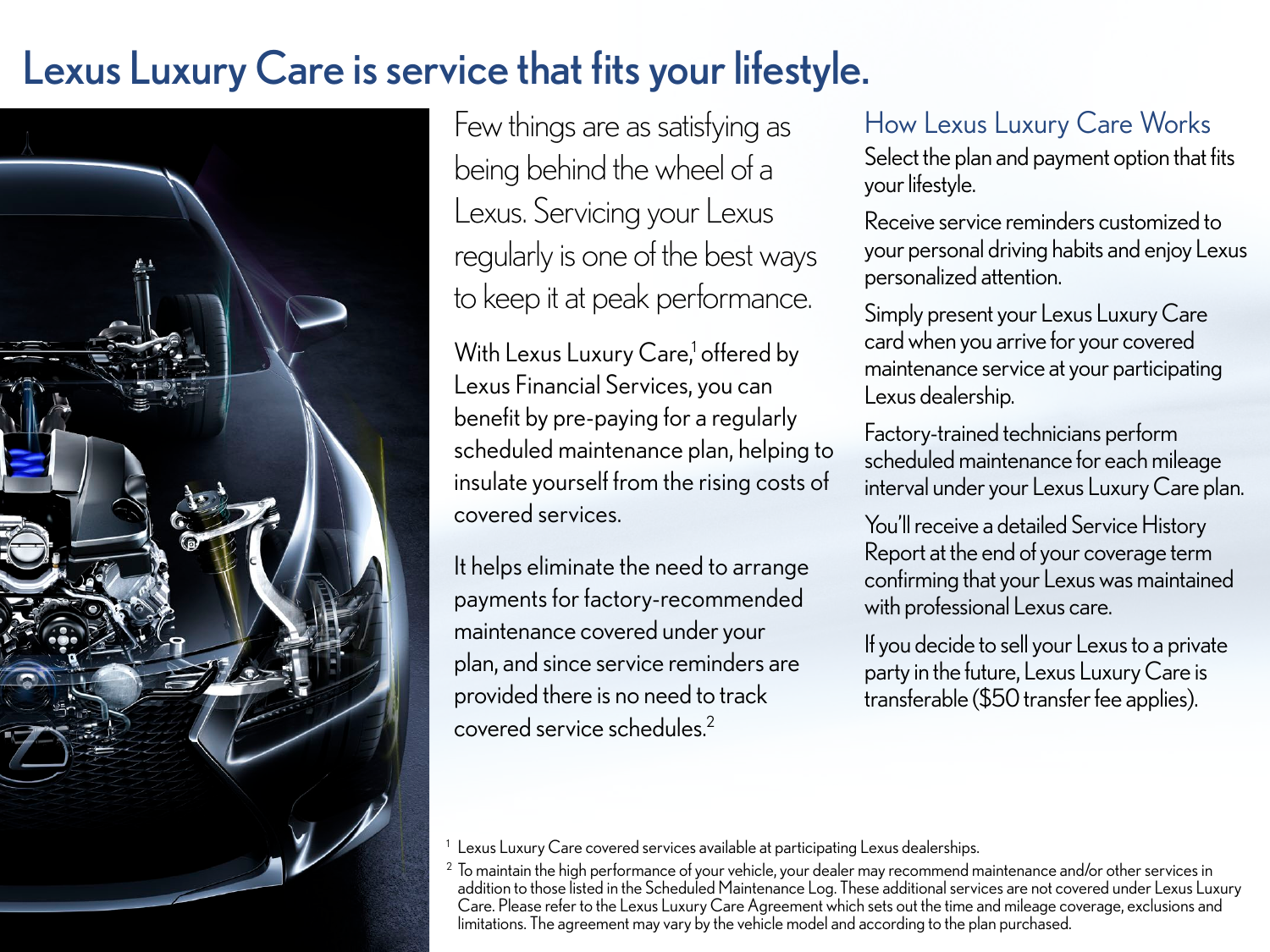### What Is Covered

Lexus Luxury Care covers factoryrecommended maintenance services that occur during the time your plan is active. You will find these services outlined in the Scheduled Maintenance Log section of your Lexus Warranty and Service Guide.<sup>3</sup>

- Your Lexus will receive Lexus-approved parts and service from technicians who know your vehicle best
- At each covered visit, Lexus-trained technicians will perform your vehicle's maintenance according to the Scheduled Maintenance Log
- Service intervals occur every 5,000 miles $^4$  or every 6 months, whichever occurs first during the term of the plan
- Major interval maintenance services that occur during your coverage term

- 3 Items listed under "Additional Maintenance Required If You Drive Primarily Under the Following Conditions" are not covered.
- 4 5,000-mile service intervals apply for most Lexus models. Please refer to your vehicle's Scheduled Maintenance Log for vehicle specific requirements.

|                 | PLAN OPTIONS   |
|-----------------|----------------|
|                 |                |
| <b>PLANTERM</b> | <b>MILEAGE</b> |
| <b>2 YEARS</b>  | 20,000         |
|                 | 25,000         |
|                 | 30,000         |
| <b>3 YEARS</b>  | 30,000         |
|                 | 35,000         |
|                 | 40,000         |
|                 | 45,000         |
|                 | 50,000         |
| <b>4 YEARS</b>  | 40,000         |
|                 | 50,000         |
|                 | 60,000         |
| <b>5 YEARS</b>  | 50,000         |
|                 | 75,000         |
|                 | 90,000         |
|                 |                |

Lexus Luxury Care service intervals begin after the complimentary service under the Lexus warranty for NEW vehicles.

# Are you ready to reclaim the luxury of time?

Plans are available for new car purchases any time before the vehicle reaches 6,000 miles.\*

Consider adding Lexus Luxury Care when you purchase or lease your vehicle and roll the cost directly into your finance or lease plan (subject to credit approval).

Whether you decide to purchase Lexus Luxury Care today or sometime in the near future, you can rest assured that Lexus will create an exceptional experience for you.

Ask your Lexus Sales Consultant, Service Representative or Financial Services Manager about the advantages of Lexus Luxury Care and other programs offered by your participating Lexus dealer and Lexus Financial Services.

\*Other eligibility requirements may apply. See your dealer for additional details.